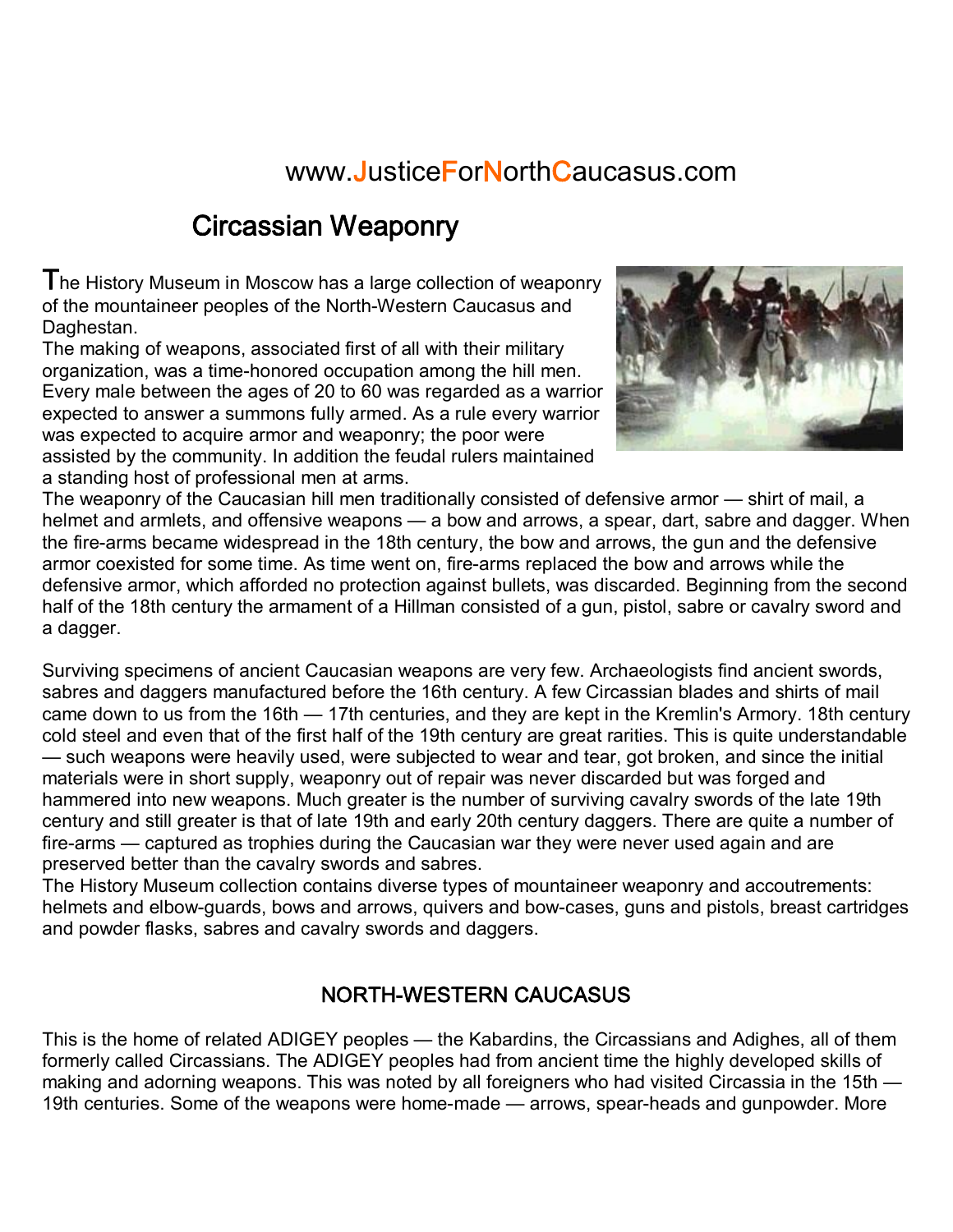sophisticated articles were made by professional armourers. There were no large armor manufacturing centers in Circassia — all demand were met by two or three armourers working in each village.

#### Defensive Armor

Circassian defensive armor was of the general Caucasian type, consisting of a helmet, shirt of mail, elbow-guards and gauntlets.

The tall conic iron helmet was riveted of two halves and modestly decorated with a few silver or even iron plates engraved in niello or gilt with very moderate ornamentation. It is these ornamental curlicues in the shape of a comma that make it possible to identify a Circassian helmet. Occasionally the armorer would engrave his name and the date of manufacture on it. Quite a series of such helmets were made in the 1780s, as follows from inscriptions on them, by the armorer Ali, son of Haji Bek. A ring on the crest served for attaching a red morocco flag edged with galloon and ornamentally embroidered. A pendent mail neck-guard protects half the face, descending at the sides and behind onto the shoulders above the shirt of mail and secured with a hook in front. In addition to tall helmets low ones were used with a similar long mail neck guard.

A warrior's body was protected by a hauberk — a shirt woven from metal rings. One ring as a rule was interlinked with four neighboring ones. The hauberk had two cuts: one at the collar for the head and the other at the hem for unimpeded walking. Rawhide leather straps were interwoven into the collar to stiffen it for better protection of the neck. The collar hooks were frequently adorned with nielloed silver. The hauberk of a foot soldier was longer than that of a horseman. A medium-sized shirt of mail contained 20 to 25 thousand rings. Distinguished among the coats of mail were those in which the rings were made of wire with a round section and those with a flattened section. Kabardin hauberks won great fame and were bought for the Persian shah; in the 16th century the Turks exacted tribute from the Circassians in humans, horses and hauberks. Kabardin armorers worked in the Russian city of Astrakhan in the 1660s and were eventually transferred to Moscow.



Armlets and elbow-guards protected the arm against blows by the blade. These are plates secured to the arms by means of other two small plates, mail rings and clasps. The surfaces of armlets were at times adorned with engraving or gilt inscriptions.

The warrior's equipment included also gauntlets of red or black morocco with lengths of mail attached and leather bands for securing to the hand. The gauntlets were made by women who adorned them with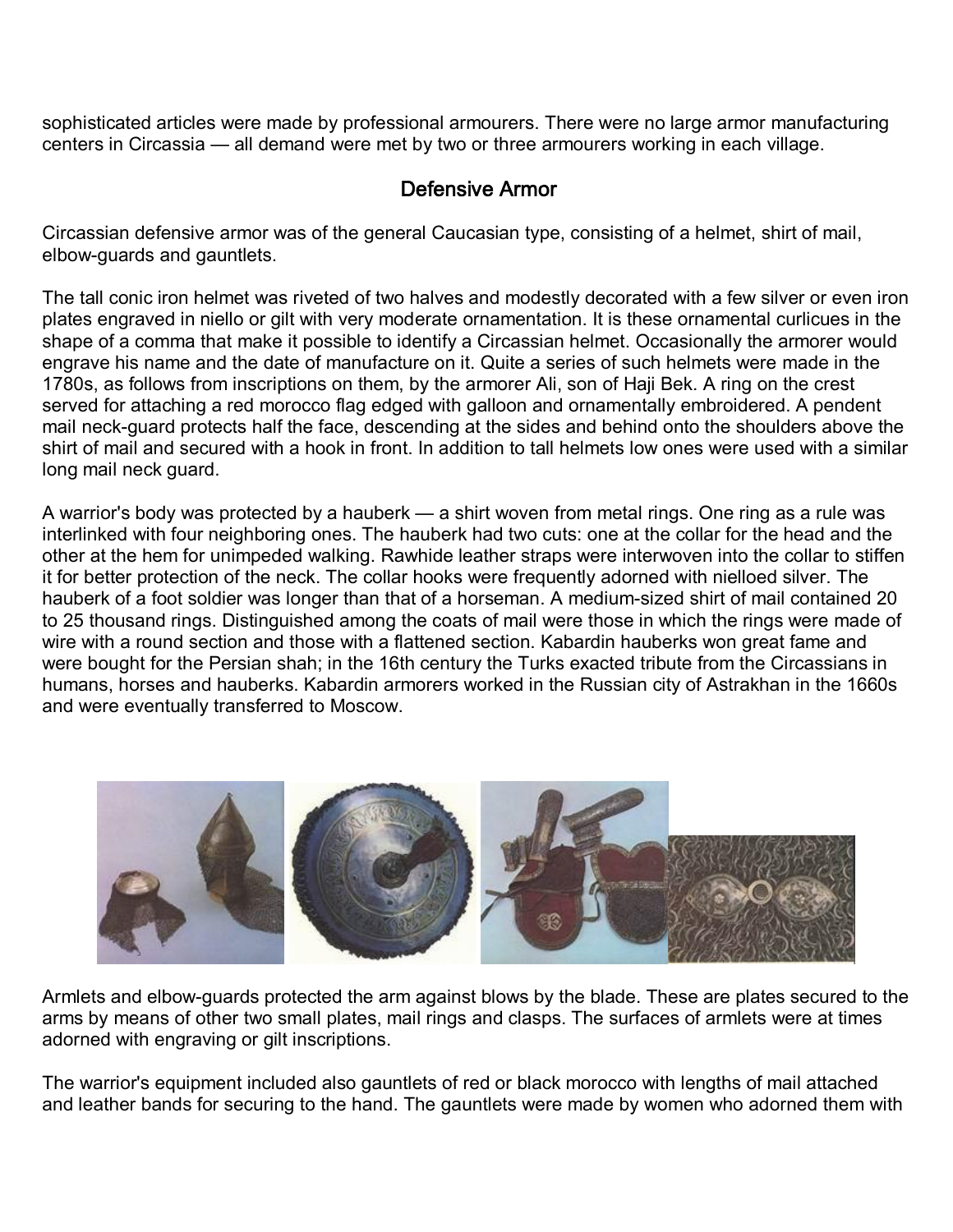galloon woven from gold or silver threads. Curved horns, a typical Circassian ornamental motif, were embroidered in the middle of the gauntlet



## COLD STEEL

The Museum has a large collection of Circassian sabres, made at the turn of the 14th and 15th centuries, which were found during excavations of the Belaya Rechka burial mounds near Maikop. A remarkable feature is the bayonet- shaped tip intended in all probability for piercing the shirt of mail. The Historical Museum collection boasts a very rare blade manufactured in all probability in the 16th or 17th century, also with a bayonet tip; a damaskeen gold inscription says: "Worked by Hussein". Blades of this type are kept also in the Armoury and a 1687 inventory designates them as "Circassian". They may have been made by Kabardin armourers who worked at first in Astrakhan, and since 1661 — in Moscow, transferred there "as damask steelmakers of the highest order".

It was probably in the 17th century that the Adighes developed a new kind of cavalry sword — the "shashka", which means "long knife". This weapon differs from the sabre: it has no cross-guard for protecting the hand and the blade is sunk into the scabbard to the very top of the hilt. The cavalry sword was worn with its cutting edge upwards and the blade was withdrawn from the scabbard right in front, without the arm sweeping to the right.

The cavalry sword blade is much shorter than the sabre: the length of a sabre blade with a bayonet tip is 104—114 cm, of the cavalry sword — 75 cm. The cavalry sword blade curves very slightly. West European blades, imported into Circassia through Black Sea ports for several centuries, were used for making cavalry swords. Particularly popular were the Genoese "gourd", the Solingen "top", and the "Transylvanian knot" and "hussar" of Hungary. We can see these symbols on cavalry swords of the 18th and 19th centuries. Some of them are old genuine blades, others are copies from them made by local armourers; and still others are products of the Solingen factories which in the 19th century made blades especially for the Caucasus bearing images popular there.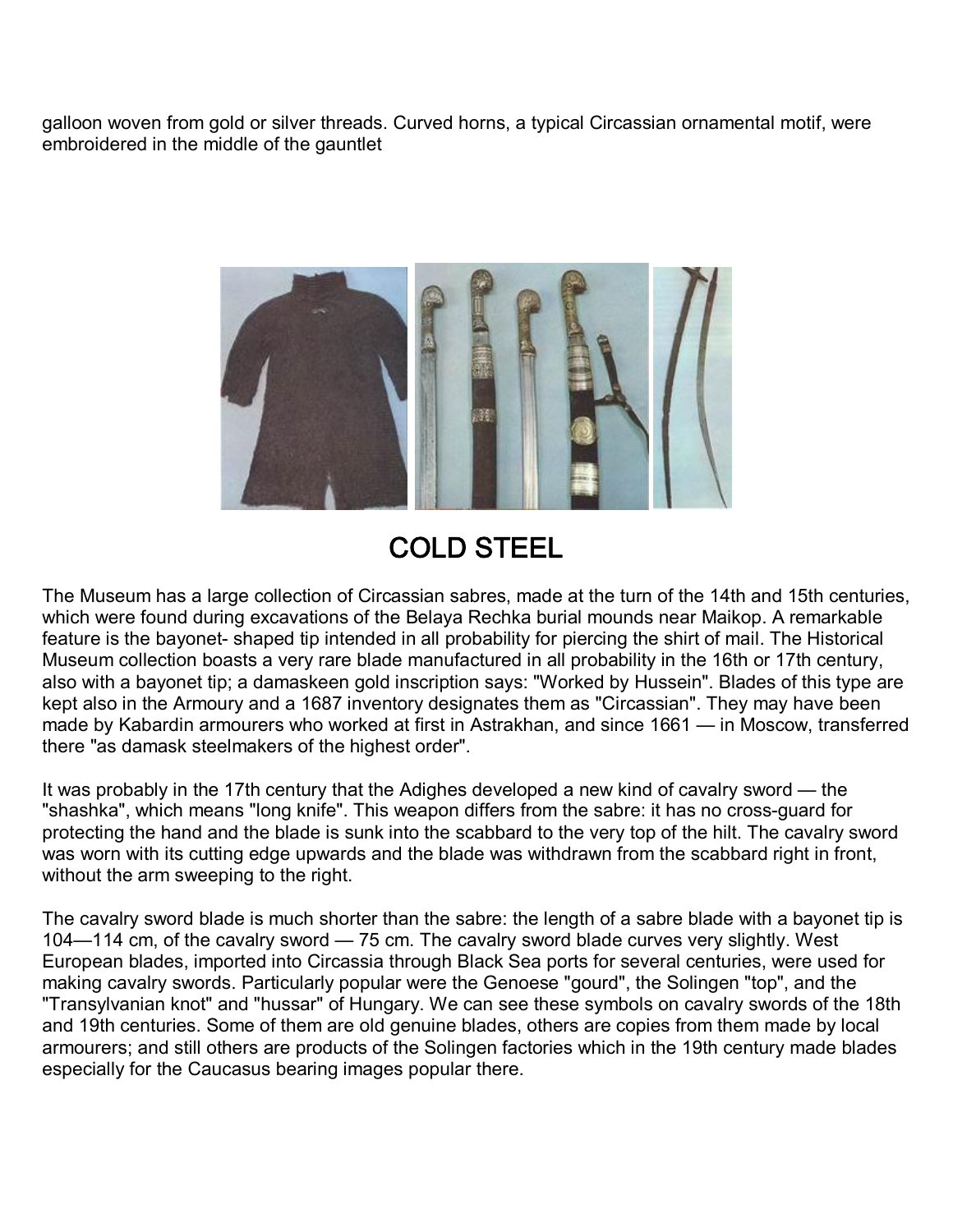Cavalry sword hilts were made of horn or silver. The hilt heads were rounded with a wedge-shaped notch at the top.

All foreigners who visited Circassia in the 15th — 19th centuries noted the extremely elegant silver finish of the weapons. A special niello alloy composed of silver, copper, lead and sulfur was used for adorning the silver hilts of cavalry swords, daggers and scabbard plates. Niello on silver resulted in very original ornamentation.

Scabbards and sheaths were made by women of the home for the warriors of their family. Two wooden planks cut to fit the blade were covered with green leather and then tightly sheathed in a velvet casing adorned with galloon laces. These velvet attachments were secured with small nielloed plates. Girdles and yokes were made also of silver.

The cavalry sword was suspended on a shoulder strap made of galloon or leather, its individual parts fastened with buckles. Silver was in short supply and was used very sparingly.



The "shashka" cavalry sword became so popular that it completely ousted the sabre; at any rate no Circassian sabres of the 19th century have been found.

The collection of the History Museum contains the earliest dated cavalry sword bearing the year 1713 on its blade. The blade is of West European origin and the hilt is made of black horn. An interesting cavalry sword in the History Museum collection is dated 1857. It has an elegant narrow blade and the hilt is adorned with engraving, niello and gilt — a characteristic Circassian ornament of rings and semi-ovals, and hornlike curlicues, garlands of leaves shaped like commas. The grips of the hilt features slanting stripes drawn with a sharp tool against zigzagging backgrounds — a technique characteristic of the Circassians.

There are very few surviving Circassian daggers: unlike sabres and cavalry swords, they were not regarded as treasured weapons handed down from the ancestors: they were simply personal effects which were occasionally used even for domestic purposes. Broken and spoilt, they were forged into new ones. Daghestan craftsmen, who appeared in the Western Caucasus in the 1870s, produced the greater part of the surviving daggers. The Museum preserves an interesting dagger of Circassian work of the first half of the 19th century with niello ornamentation and an old type hilt, and also an early 20th century dagger adorned with large granules, very much in vogue in the Western Caucasus at the time.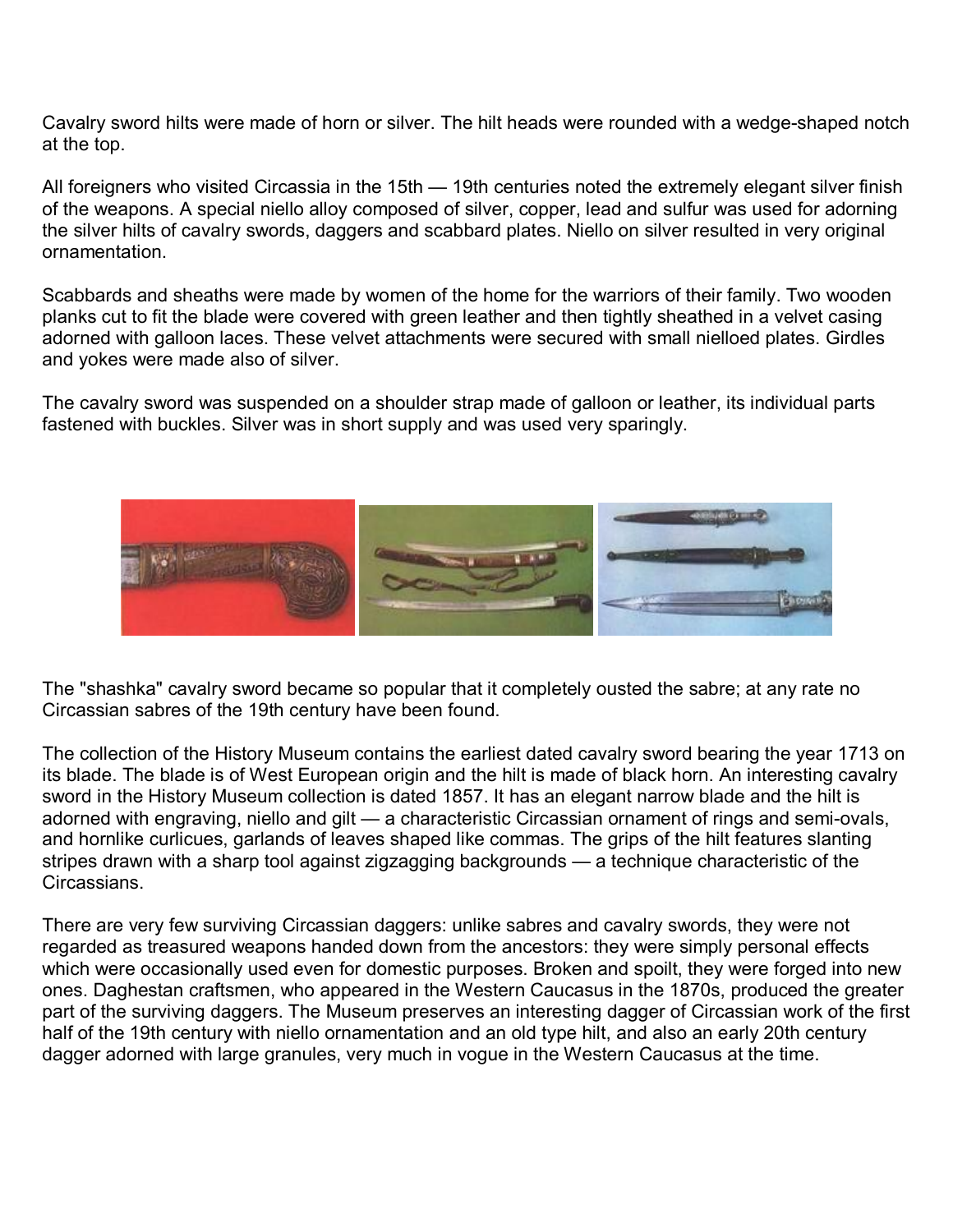### Projectile Weapons

Very few projectile weapons — bows and arrows — have survived. Caucasian bows belong to the composite ones, i.e. made from horn, cooked sinews and wood glued together. The horn was on the inner side of the bow and ensured strong tension. The cooked animal sinews attached with fish glue along the horn made the bow springier; a fine layer of wood made up the external side. The tips to which the bowstring was attached were made of bone. The wooden side of the bow was covered in black leather adorned with gold starlets.

Arrows were made in the home. A 15th century writer informs us that all the Circassians, not excepting the nobles, every day made arrows for themselves, and that those arrows had a long range and excellently tempered heads. Women made the cases for the bows and arrows — bow cases and quivers, of red or black morocco trimmed at the edges with strips of colored leather or galloon.

Bows and arrows were still widely used, along with fire-arms, in the 18th century. Circassian arrows were purchased by the Tatars and Nogais in quantities amounting to about 300,000 annually.

# **Fire-arms**

Fire-arms have been known in the Northern Caucasus since the 16th century, but became widespread only in the 18th century, for some time coexisting with bows and arrows. Guns were brought from the Crimea and Daghestan (Kubachi) and were also made locally. Guns with faceted barrels and a Turkish inscription "tested" and dated the late 18th and early 19th centuries are probably of Crimean origin. These guns have long and narrow butts, lined with leather and almost unadorned. Guns made by local

gunsmiths have heavier barrels with silver yokes and plates on the stocks adorned with Circassian ornament.

Museums in Moscow and Leningrad preserve Circassian pistols, some of them dated the 1840s and 1850s, i.e. the time of the Caucasian war when arms manufacture went on at a particularly high rate. They are fitted with flintlocks of the Turkish type. The barrels are occasionally adorned with gold chasing. The stocks are lined with black leather; the handle terminates in a bone sphere frequently with silver side plates. The yokes and plates were made of silver and